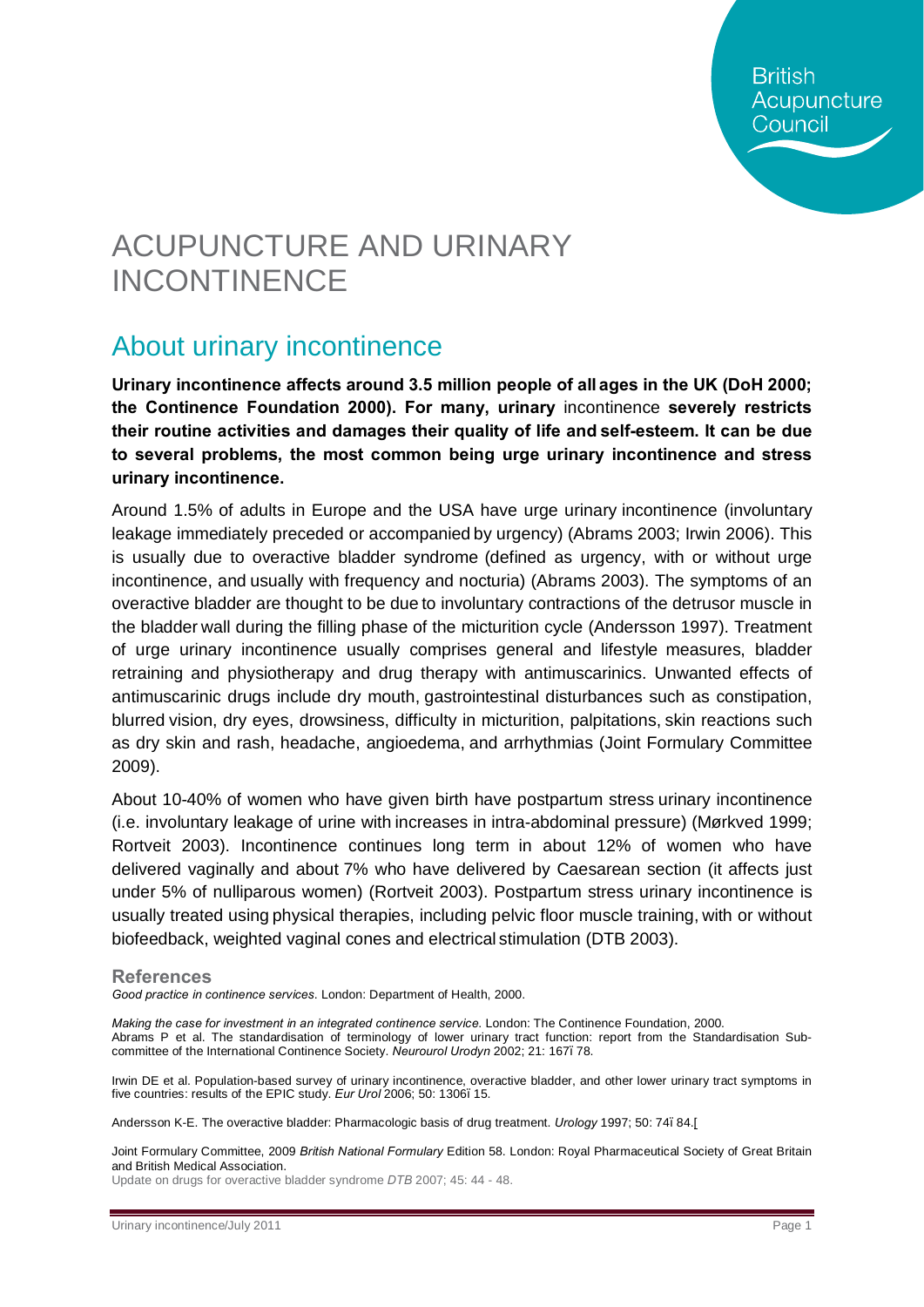Mørkved S, Bø K. Prevalence of urinary incontinence during pregnancy and postpartum. *Int Urogynecol J* 1999; 10: 394–8.

Rortveit G et al. Urinary incontinence after vaginal delivery or cesarean section. *N Engl J Med* 2003; 348: 900–7.

Managing postpartum stress urinary incontinence**.** *DTB* 2003; 41: 46-8.

## How acupuncture can help

In general, acupuncture is believed to stimulate the nervous system and cause the release of neurochemical messenger molecules. The resulting biochemical changes influence the body's homeostatic mechanisms, thus promoting physical and emotional well-being.

Animal studies have shown that acupuncture treatment may specifically be of benefit in people with urinary incontinence by:

- decreasing the expression of c-Fos in the brain. Induction of stress urinary incontinence in rats has been shown to increase expression of c-Fos (Chung 2008).
- · controlling nitrergic neurotransmitters in order to increase nitric oxide levels in bladder tissue, thus relaxing smooth muscle and allowing increased bladder capacity (Chen 2006).

There are systematic reviews for acupuncture in two particular instances of urinary incontinences: post-stroke (Thomas 2008) and bed-wetting in children (Bower 2005). Both reported consistently positive results but the poor quality of the component trials allowed only tentative conclusions. A general review found acupuncture to be the only CAM therapy with evidence of benefit, albeit at a preliminary level (Hartmann 2009). Individual trials for a variety of types of urinary incontinence (urge, stress, diabetic, post-hysterectomy, poststroke) have largely positive outcomes across a range of acupuncture interventions and control groups (Engberg 2009; Tang 2009; Kim 2008; Tian 2007; Yi 2008; Liu 2008; Yun 2007: see Table overleaf). Acupuncture may be most useful when given in addition to appropriate exercise regimes, but larger and better designed trials are needed to fully elucidate its effects for people with urinary incontinence.

### About traditional acupuncture

Acupuncture is a tried and tested system of traditional medicine, which has been used in China and other eastern cultures for thousands of years to restore, promote and maintain good health. Its benefits are now widely acknowledged all over the world and in the past decade traditional acupuncture has begun to feature more prominently in mainstream healthcare in the UK. In conjunction with needling, the practitioner may use techniques such as moxibustion, cupping, massage or electro-acupuncture. They may also suggest dietary or lifestyle changes.

Traditional acupuncture takes a holistic approach to health and regards illness as a sign that the body is out of balance. The exact pattern and degree of imbalance is unique to each individual. The traditional acupuncturists skill lies in identifying the precise nature of the underlying disharmony and selecting the most effective treatment. The choice of acupuncture points will be specific to each patiento needs. Traditional acupuncture can also be used as a preventive measure to strengthen the constitution and promote general wellbeing.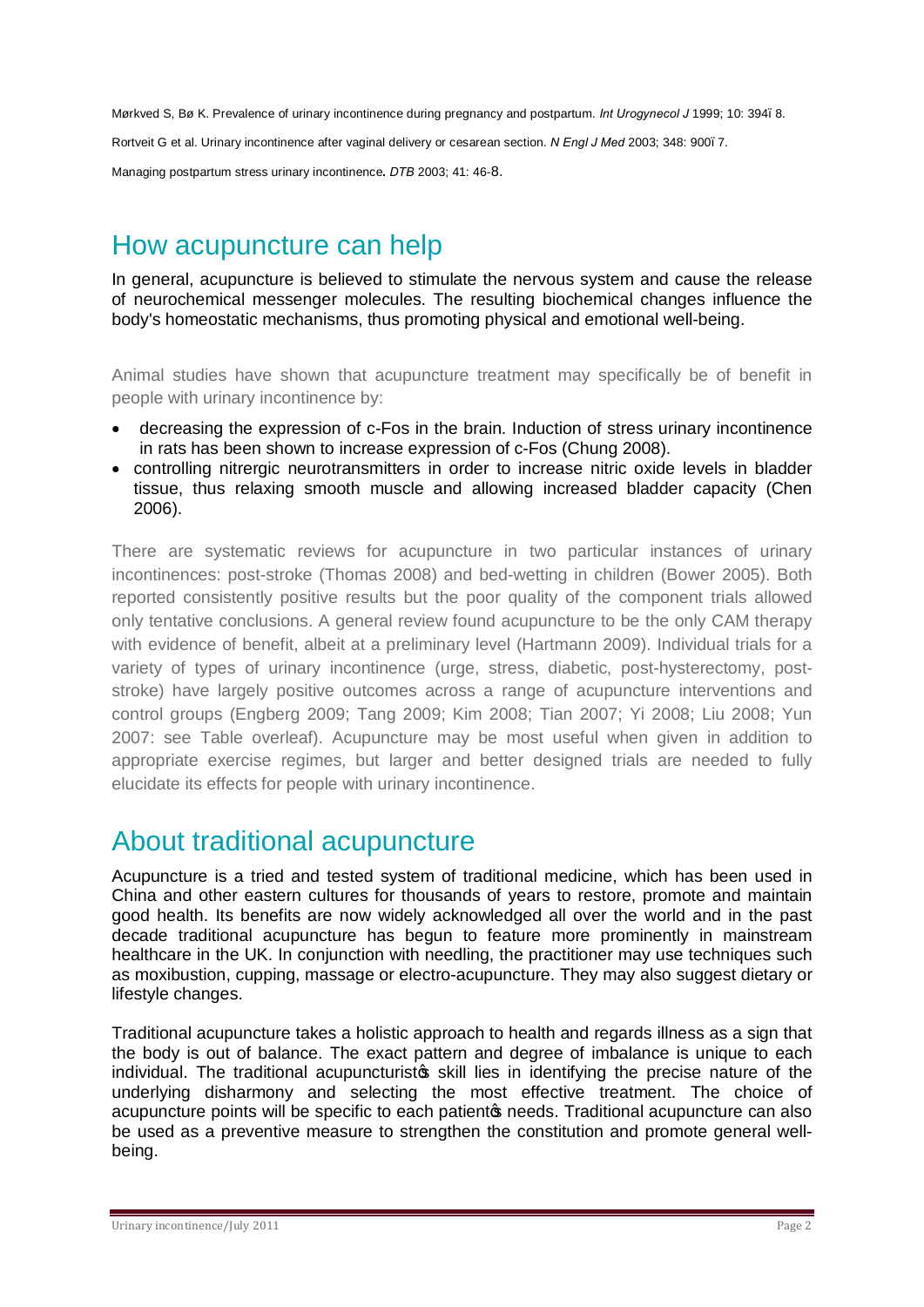An increasing weight of evidence from Western scientific research (see overleaf) is demonstrating the effectiveness of acupuncture for treating a wide variety of conditions. From a biomedical viewpoint, acupuncture is believed to stimulate the nervous system, influencing the production of the body ocommunication substances - hormones and neurotransmitters. The resulting biochemical changes activate the body's self-regulating homeostatic systems, stimulating its natural healing abilities and promoting physical and emotional well-being.

# About the British Acupuncture Council

With over 3000 members, the British Acupuncture Council (BAcC) is the UK<sup>®</sup> largest professional body for traditional acupuncturists. Membership of the BAcC guarantees excellence in training, safe practice and professional conduct. To find a qualified traditional acupuncturist, contact the BAcC on 020 8735 0400 or visit www.acupuncture.org.uk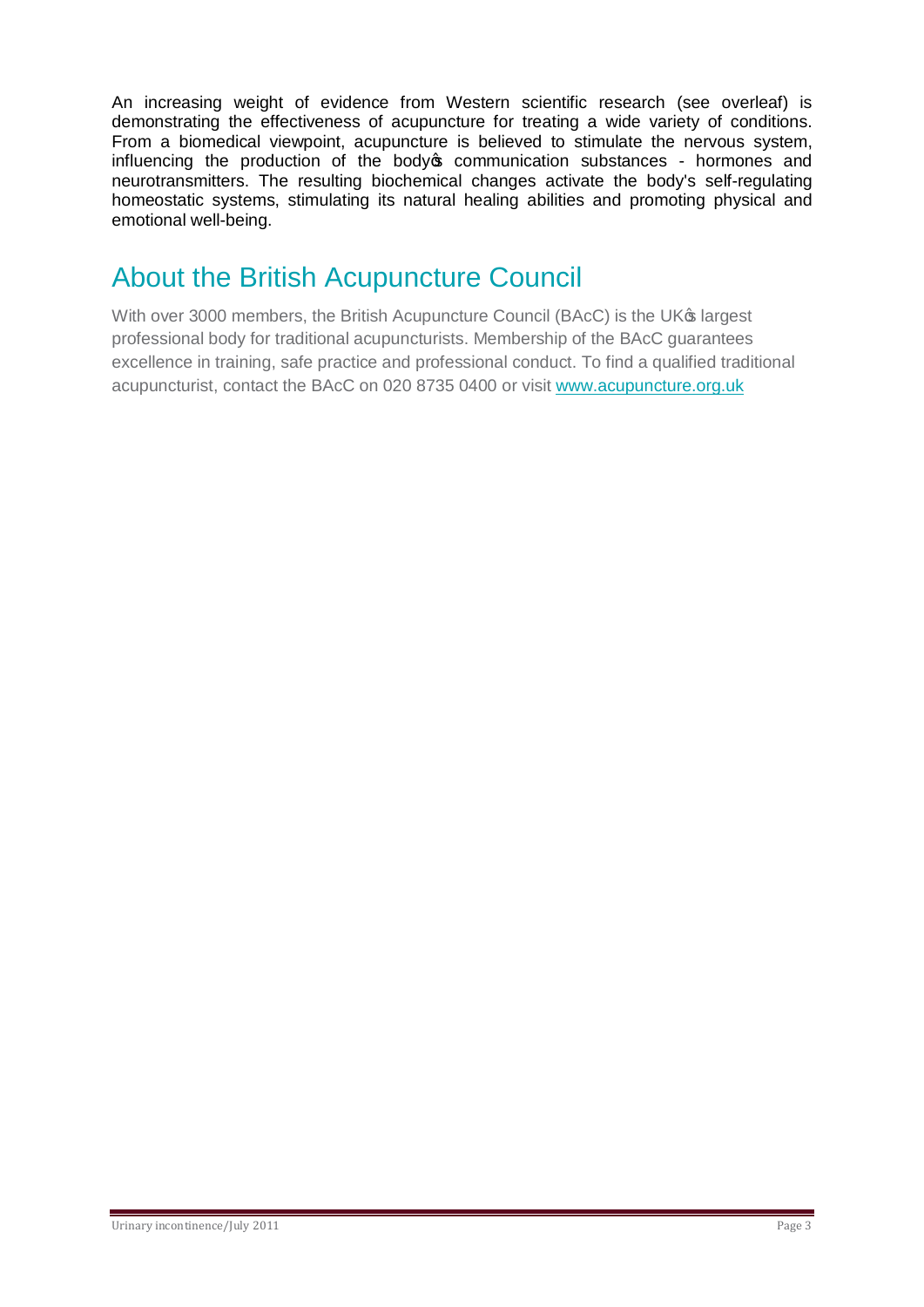# ACUPUNCTURE AND URINARY INCONTINENCE

# The evidence

| <b>Research</b>                                                                                                                                                                                                                                  | <b>Conclusion</b>                                                                                                                                                                                                                                                                                                                                                                                                                                                                                                                                                                                                                                                                                                                                                                                                                                                                                                                                                                                                                    |
|--------------------------------------------------------------------------------------------------------------------------------------------------------------------------------------------------------------------------------------------------|--------------------------------------------------------------------------------------------------------------------------------------------------------------------------------------------------------------------------------------------------------------------------------------------------------------------------------------------------------------------------------------------------------------------------------------------------------------------------------------------------------------------------------------------------------------------------------------------------------------------------------------------------------------------------------------------------------------------------------------------------------------------------------------------------------------------------------------------------------------------------------------------------------------------------------------------------------------------------------------------------------------------------------------|
| <b>Reviews</b>                                                                                                                                                                                                                                   |                                                                                                                                                                                                                                                                                                                                                                                                                                                                                                                                                                                                                                                                                                                                                                                                                                                                                                                                                                                                                                      |
| Hartmann KE et al. Treatment of<br>overactive bladder in women. Evid Rep<br>Technol Assess 2009; 187: 1-120.                                                                                                                                     | A systematic review of the evidence on treatment of overactive<br>bladder, urge urinary incontinence, and related symptoms. It<br>included a total of 232 publications assessing drugs or complementary<br>and alternative therapies. The reviewers stated that acupuncture was<br>the only complementary and alternative therapy with early evidence of<br>benefit, but that the strength of the evidence was as yet insufficient to<br>fully inform choice of such treatment.                                                                                                                                                                                                                                                                                                                                                                                                                                                                                                                                                      |
| Thomas LH et al. Treatment of urinary<br>incontinence after stroke in adults.<br>Cochrane Database Syst Rev 2008; 1:<br>CD004462.                                                                                                                | A systematic review to determine the optimal treatment of urinary<br>incontinence after stroke in adults, which included 12 randomised or<br>quasi-randomised controlled trials involving a total of 724 participants.<br>Three small trials of acupuncture were included, all of which reported<br>fewer participants with incontinence after acupuncture therapy (overall<br>relative risk [RR] 0.44; 95% CI 0.23 to 0.86). The reviewers concluded<br>that acupuncture may be helpful in the treatment of urinary<br>incontinence after stroke, but had particular concerns about study<br>quality.                                                                                                                                                                                                                                                                                                                                                                                                                               |
| Bower WF et al. Acupuncture for<br>nocturnal enuresis in children: a<br>systematic review and exploration of<br>rationale. Neurourol Urodyn 2005; 24:<br>267-72.                                                                                 | A systematic review including 11 reports of acupuncture for childhood<br>nocturnal enuresis. The primary outcome measure was change in the<br>mean number of bed-wetting episodes following treatment. All the trials<br>were considered of low methodological quality. The reviewers found<br>some evidence that acupuncture is useful for nocturnal enuresis when<br>used in conjunction with other treatment (odds ratio [OR] 3.98, 95% CI<br>2.2 to 7.2). They concluded that there is tentative evidence for the<br>efficacy of acupuncture for the treatment of childhood nocturnal<br>enuresis.                                                                                                                                                                                                                                                                                                                                                                                                                               |
| <b>Clinicial studies</b>                                                                                                                                                                                                                         |                                                                                                                                                                                                                                                                                                                                                                                                                                                                                                                                                                                                                                                                                                                                                                                                                                                                                                                                                                                                                                      |
| Tang CL et al. [Observation on<br>therapeutic effect of dog-day<br>acupuncture and moxibustion combined<br>with pelvic floor muscle exercises for<br>treatment of female stress urinary<br>incontinence]. Zhongguo Zhen Jiu 2009;<br>29: 879-83. | A randomised controlled trial of acupuncture (and moxibustion)<br>combined with pelvic floor muscle exercises for female stress urinary<br>incontinence. A total of 71 women were allocated either to<br>acupuncture plus pelvic floor muscle exercises or the exercises alone.<br>The scores of the International Consultation Committee on<br>Incontinence Questionnaire Short Form (ICI-Q-SF) and the Medical<br>Outcomes Survey Short Form-36 (SF-36) were evaluated before and<br>after treatment. All outcomes improved significantly in both groups.<br>However, the total effective rate was higher in the acupuncture group<br>than in the control group (91.7% vs. $77.1\%$ , $p<0.05$ ). Also, the<br>dimensions of SF-36 of stress urinary incontinence patients were lower<br>than those of control group (all p<0.05). The researchers concluded<br>that acupuncture plus moxibustion combined with pelvic floor muscle<br>exercises can improve the symptoms of urinary incontinence and<br>increase quality of life. |
| Engberg S et al. The efficacy of<br>acupuncture in treating urge and mixed<br>incontinence in women: a pilot study. J<br>Wound Ostomy Continence Nurs 2009;<br>36: 661-70.                                                                       | A randomised controlled pilot study looking at the efficacy of<br>acupuncture for urge and mixed urinary incontinence. Nine women<br>were assigned to a true or sham (placebo control) acupuncture group,<br>in which treatments were performed twice a week for 6 weeks. A 1-<br>week bladder diary was completed at baseline and at 1 and 4 weeks                                                                                                                                                                                                                                                                                                                                                                                                                                                                                                                                                                                                                                                                                  |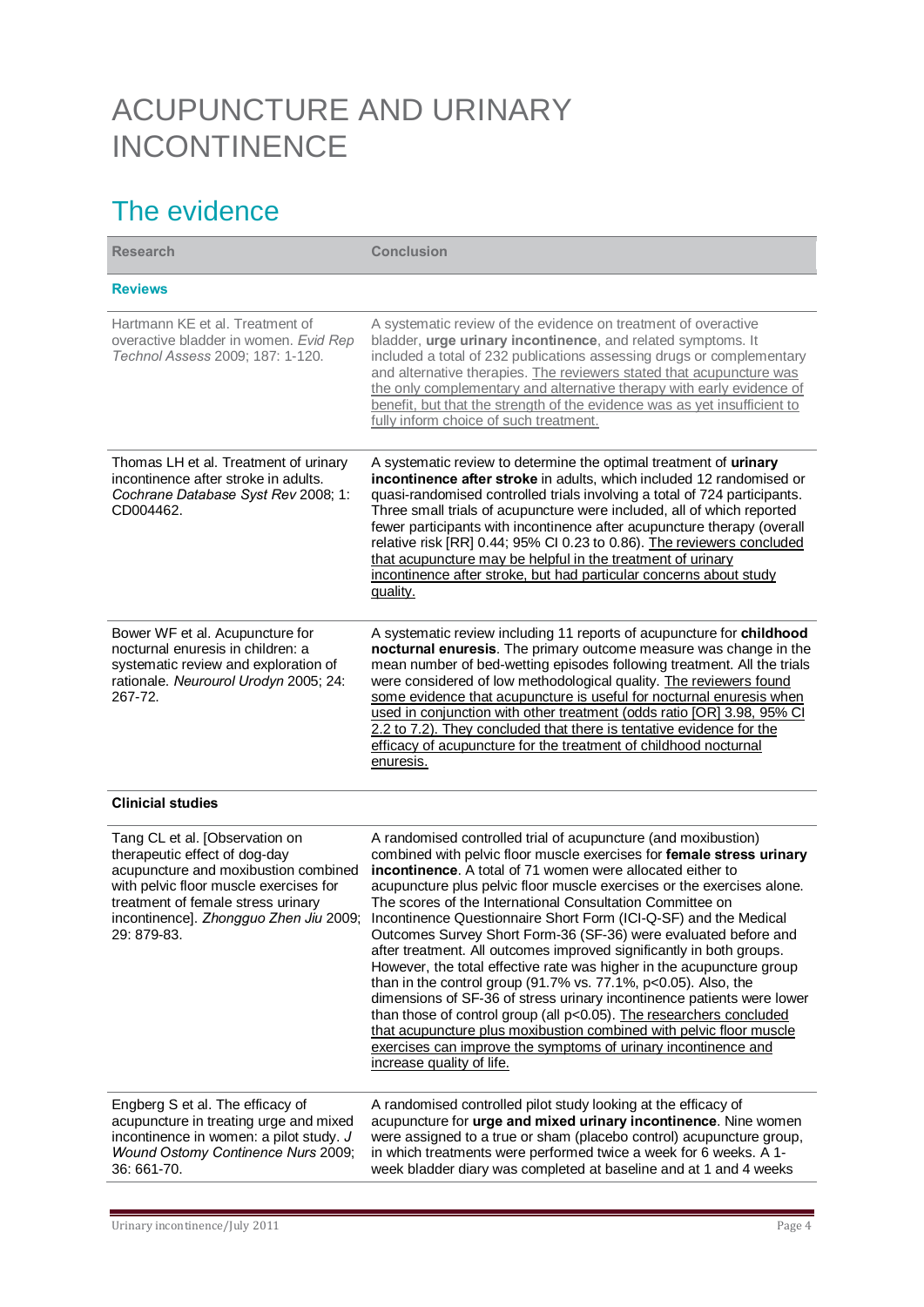|                                                                                                                                                                                      | postacupuncture, and quality of life was measured at these times. The<br>women in the true acupuncture group had a 63.3% mean reduction in<br>daytime accidents/day at 1 week postacupuncture and a 67.5%<br>reduction at 4 weeks postacupuncture. In contrast, the mean reduction<br>in daytime accidents after sham acupuncture was only 18.9% at 1<br>week and 16.7% at 4 weeks. There were no significant group<br>differences in changes in the scores on the quality-of-life measures.<br>The researchers concluded that the results support the need for<br>additional research examining the efficacy of acupuncture in the<br>treatment of urinary incontinence in women.                                                                                     |
|--------------------------------------------------------------------------------------------------------------------------------------------------------------------------------------|------------------------------------------------------------------------------------------------------------------------------------------------------------------------------------------------------------------------------------------------------------------------------------------------------------------------------------------------------------------------------------------------------------------------------------------------------------------------------------------------------------------------------------------------------------------------------------------------------------------------------------------------------------------------------------------------------------------------------------------------------------------------|
| Yi WM et al. [Effects of<br>electroacupuncture on urinary bladder<br>function after radical hysterectomy]<br>Zhongguo Zhen Jiu 2008; 28: 653-5.                                      | A randomised controlled trial to observe the effect of<br>electroacupuncture on recovery of urinary bladder function after<br>radical hysterectomy. A total of 110 women were randomly divided<br>into an electroacupuncture group and a control group. The time to<br>recovery of bladder function was faster with electroacupuncture<br>(p<0.01), urine dynamic indexes were improved more (p<0.01 or<br>p<0.05) and days in hospital after surgery were fewer (21.1 +/- 3.3<br>days with electroacupuncture vs. 25.5 +/- 3.5 days in the control group,<br>p<0.01). The researchers concluded that electroacupuncture can<br>promote recovery of bladder function, after radical hysterectomy.                                                                      |
| hand acupuncture for female stress<br>urinary incontinence. Acupunct<br>Electrother Res 2008; 33: 179-92.                                                                            | Kim JH et al. Randomized control trial of A randomised controlled study that evaluated the effect of hand<br>acupuncture treatment on female stress urinary incontinence in 52<br>women. Assessment was made before and after 12 weeks of clinical<br>study. Hand acupuncture treatment significantly reduced the frequency<br>of urinary incontinence compared to the control group. Furthermore,<br>vaginal contraction pressure was significantly increased by 1.6 fold in<br>the acupuncture group compared to the control group. The researcher<br>concluded that, overall, the findings suggested that hand acupuncture<br>can be a potent alternative therapy for stress urinary incontinence.                                                                  |
| Liu ZS, Du Y. [Evaluation of the<br>curative effect of electro acupuncture on<br>post-apoplectic urinary incontinence](in<br>Chinese). Zhen Jiu Tui Na Yi Xue 2008;<br>$6/2$ : 97-8. | A randomised controlled trial to evaluate the effect of electro-<br>acupuncture on urinary incontinence in 155 treated either with<br>electro-acupuncture or with %Western+medicine. After 1-2 months, the<br>basic cure rate, marked effective rate, effective rate and ineffective rate<br>were 47.0%, 27.5%, 18.6% and 6.9% respectively, with a total effective<br>rate of 93.1% in the acupuncture group and 7.9%, 17.6%, 17.6% and<br>56.9% respectively, with a total effective rate of 43.1 % in the control<br>group. There was a statistically significant difference in favour of<br>acupuncture in curative effect (p<0.05). The researchers concluded<br>that electro-acupuncture has a good curative effect on post-apoplectic<br>incontinence of urine. |
| Tian FS et al. [Study on acupuncture<br>treatment of diabetic neurogenic<br>bladder]. Zhongguo Zhen Jiu. 2007<br>Jul; 27(7): 485-7.                                                  | A randomised controlled trial to compare acupuncture plus<br>intramuscular methycobal (250 micrograms) with the drug alone for<br>diabetic neurogenic bladder in 70 patients. After treatment, the rate<br>of urgency of urination, frequency of micturition, dribbling urination,<br>urinary incontinence and dysuria in the acupuncture plus methycobal<br>group was improved significantly more than in the drug alone group.<br>The researchers concluded that methycobal plus acupuncture was<br>more effective than the methylcobal alone for treatment of diabetic<br>neurogenic bladder.                                                                                                                                                                       |
| Yun SP et al. Effects of moxibustion on<br>the recovery of post-stroke urinary<br>symptoms. American Journal of Chinese<br>Medicine 2007; 35: 947-54.                                | A randomised controlled trial to assess the effectiveness of<br>moxibustion therapy in 58 patients with post-stroke urinary<br>symptoms. The test group received moxibustion treatment for 10<br>days, and the control group did not receive it. The effectiveness of<br>urinary symptoms and activities of daily living were measured using the<br>International Prostate Symptom Score (IPSS) and Barthel Index (BI),<br>respectively. These scales were examined by an independent blinded<br>neurologist before treatment, and 10 days after therapy. The<br>moxibustion group had greater improvement in urinary symptoms than<br>the control group. The researchers concluded that moxibustion is                                                                |